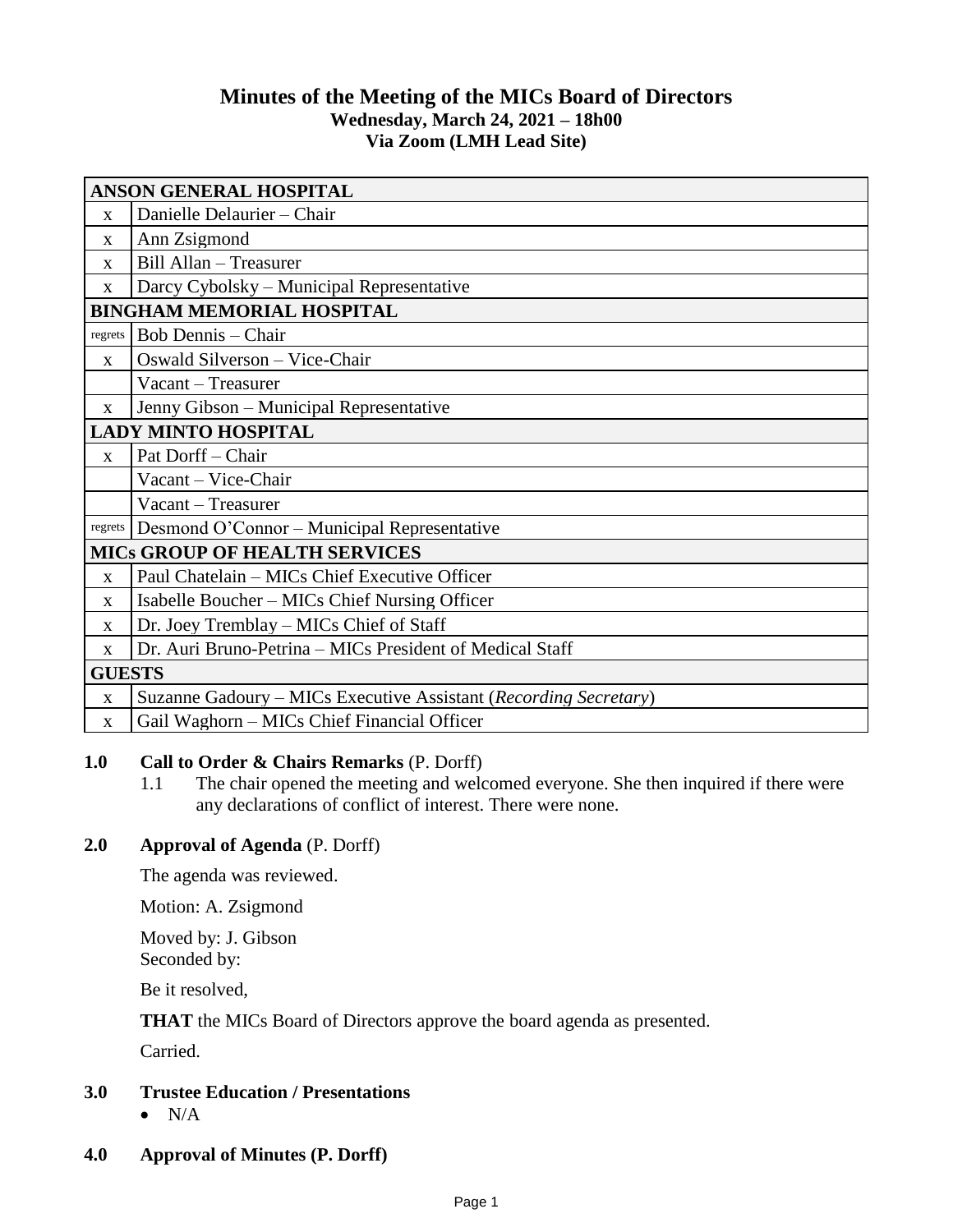4.1 Minutes of the MICs Board of Directors meeting held February 24, 2021 were provided for information.

Motion:

Moved by: B. Allan Seconded by: O. Silverson

Be it resolved,

**THAT** the MICs Board of Directors approve the minutes of the meeting held February 24, 2021 as presented.

Carried.

### **5.0 Follow-Up Items**

- 5.1 Review of the 2020-2021 Board Work Plan
	- The Board Work Plan was reviewed for the month of March.
	- The 2021-2022 QIP is on hold and we did not submit one
	- The LSAAs and HSAAs are being approved today.

### **6.0 MICs Finance**

- 6.1 January 2021 Operating Statements G. Waghorn
	- Chief Financial Officer gave an update of the operating statements for all sites
	- Finance notes were provided to board members previously
	- Not seeing any new trends since  $Q3$ ; all sites are operating at surpluses
	- Ending the year with significant surpluses at each site
	- Received a lot of COVID-related funding for LTC; will have to determine if any of those funds will need to be returned after reconciliation

### **BMH**

- BMH is operating at a surplus of \$161,607 at end of January 2021
- $\blacksquare$  Total Operating Revenue = \$7,253,813
- $\blacksquare$  Total Operating Expenses = \$7,092,207

## **AGH**

- AGH is operating at a surplus of \$67,377 at end of January 2021
- Total Operating Revenue = \$8,478,589
- $\blacksquare$  Total Operating Expenses = \$8,411,211

### **SCM**

- SCM is operating at a deficit of (\$190,424) at end of January 2021
- $\blacksquare$  Total Operating Revenue = \$5,417,177
- $\blacksquare$  Total Operating Expenses = \$5,607,601

## **LMH**

- LMH is operating at a surplus of \$84,880 at end of January 2021
- Total Operating Revenue = \$13,253,720
- $\blacksquare$  Total Operating Expenses = \$13,168,650

## **VM**

- VM is operating at a deficit of (\$37,209) at end of January 2021
- $\blacksquare$  Total Operating Revenue = \$2,717,591
- $\blacksquare$  Total Operating Expenses = \$2,754,800

Motion to approve January 2021 Operating Statements Moved by: D. Delaurier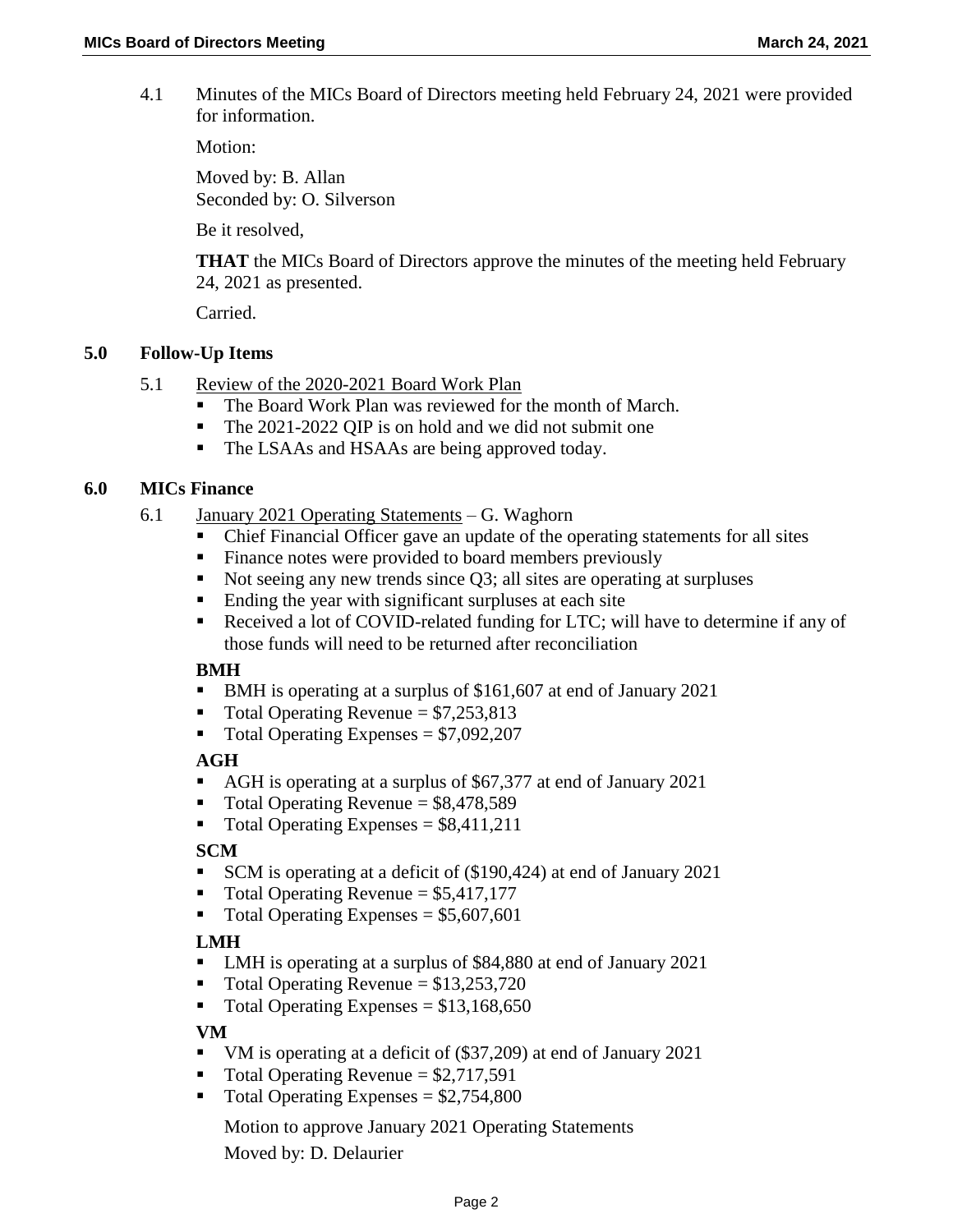Seconded by: D. Cybolsky Be it resolved,

**THAT**, the MICs Board of Directors approve the January 2021 Operating Statements for Bingham Memorial Hospital, Anson General Hospital, South Centennial Manor, Lady Minto Hospital and Villa Minto as presented. Carried.

- 6.1 Capital Report
	- The document was provided for information.
	- The report covered major capital projects for all sites.
	- The detailed capital report on infrastructure was presented at the last board meeting.

### **7.0 Presentations/Reports** (P. Dorff)

- 7.1 Chief Executive Officer Report: (P. Chatelain)
	- The report was provided for information.
	- The CEO provided the following overview:
	- VM outbreak was declared over March  $16<sup>th</sup>$
	- COVID-19 update:
		- o LTC residents have received their second dose and high priority staff will be vaccinated within 16-week intervals.
		- o Busy coordinating vaccinations for the elderly, ALC patients and some of our frontline staff over the next few weeks in conjunction with the Porcupine Health Unit.
		- o Working on surge planning at provincial and regional level in preparation to accept transfers from neighboring hospitals.
		- o Continue to run and staff three testing centres 2 days per week in Cochrane and Iroquois Falls, and 1 day in Matheson.
		- o Working with Ontario Health North on regional planning including developing a Mobile Enhancing Support Team (MEST); providing education and communication to our physicians, team members and community members.
		- o Daily searching and procuring of Personal Protective Equipment including purchasing the Antigen Testing equipment for our LTC homes as per Directive 3.
	- Ministry approved our SCM 96-bed application which accounts for 27 extra beds; next steps are contingent on securing the land behind AGH; secure a line of credit; develop a campaign plan, public consultation over the summer; engage with architect who will work on drawing and sketches; finalize the development agreement between the ministry and SCM; possibly put shovel in the ground sometime in October; looking at a 24-month build
	- Received \$55K in capital funding for the SCM roof repair from the NELHIN.
	- Physician Recruitment Committee, renamed "The Worker Bees", continues to meet on a weekly basis including making a delegation at Cochrane's town council meeting on March  $9<sup>th</sup>$ ; waiting to hear whether they will contribute \$20,000 towards the hiring of a physician recruiter; planning a delegation to IF town council.
	- ONE Initiative (Expanse) workshops continue in March; planning timeline calls for signing Memorandum of Understanding in April 2021. Looking for board approval at the April board meeting.
	- Capital projects have resumed after lockdown; received an extension to defer the grant until 2021-2022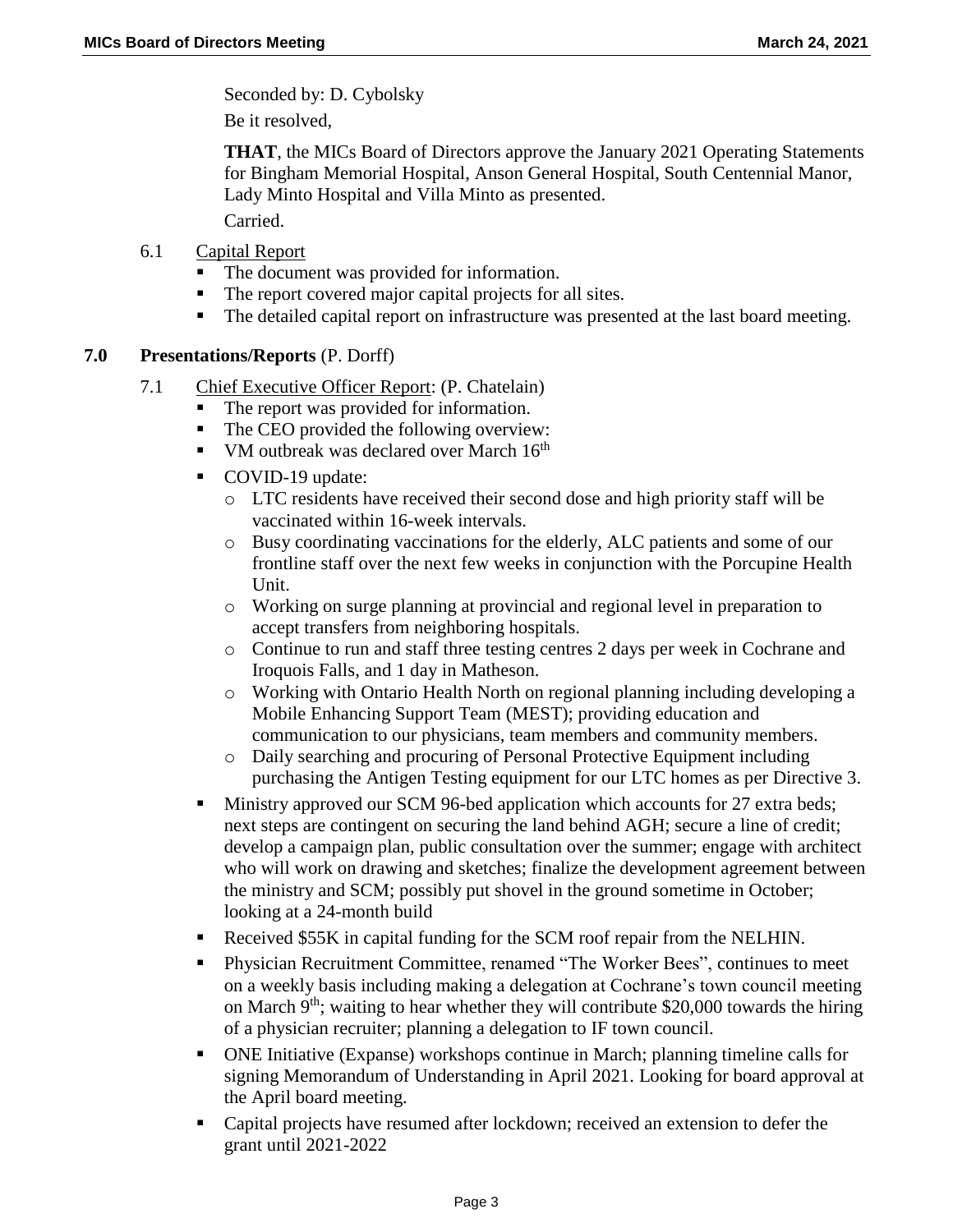- Received a grant from the Royal Canadian Legion for BMH last month and \$5,200 for AGH this month.
- Board Members were invited to ask questions.
- 7.2 Chief Nursing Officer Report: (I. Boucher)
	- The CNO reported on the following items:
		- o Refreshed our policy on acute care visits; it was posted on our Facebook page and website and calling families to inform them of the new process; ALC visitors will have to provide a negative test result on a weekly basis; patients will need to identify two designated care partners who will be the only ones allowed to visit
		- o Reviewed the results of the governance self-assessment survey; 90% are green and 10% are red for a total of 9 red flags
		- o Will be able to add evidence in the spreadsheet which will help board members prepare for the actual onsite survey; will review at the May board meeting and add more evidence; will be reviewing this on a more regular basis in the fall
		- o Nursing recruitment is ongoing; we have some good strategies to consider
		- o We have two Pharmacy Tech students, one of whom has completed his placement and the other will soon; we are keeping them on while they complete their Structured Practical Training which is a requirement under the College of Pharmacies before they get registered; gave the first student an offer of employment in the meantime to provide support to the pharmacy department and will consider doing the same for the second student.
		- o New Director of Care for BMH/Rosedale started in late February.
		- o Need to continue monitoring our occupancy rates in all of our sites; required to maintain 10% to 15% capacity as per the ministry guidelines in order to potentially admit COVID patients
		- o ALC rates are fairly stable and are unchanged since the last reporting period; ALC beds are all occupied therefore we are at capacity however there is an small overflow in the acute care at BMH that we are keeping an eye on
		- o Oncology program is thriving at LMH and remains very strong
		- o Telehealth visits have been steadily increasing
		- o Clinics have been active and being offered safely
	- Board members were invited to ask questions.

### **8.0 Medical Staff** (Dr. S. Tremblay)

- 8.1 Chief of Staff Report:
	- Dr. Tremblay provided a verbal update on the following:
		- o Not aware of any new family physicians in the works at this time
		- o Seeing more interest in full-time general surgeon position; one surgeon is coming next week to try it out and four locum general surgeons who will be providing surgical procedures at LMH
		- o AGH and BMH are working with the EDLP (Emergency Department Locum Program) to provide urgent ER coverage; this program is for hospitals that are facing challenges; received positive feedback from those who have already provided ER coverage; there is always the possibility that some of them will return and eventually decide to stay on permanently
		- o Dr. Wu has announced his upcoming retirement
		- $\circ$  Due to our physician shortage and COVID, we will be unable to accept 1<sup>st</sup> and 2<sup>nd</sup> year NOSM medical learners to our hospitals for a while; this will not apply to the residents and older students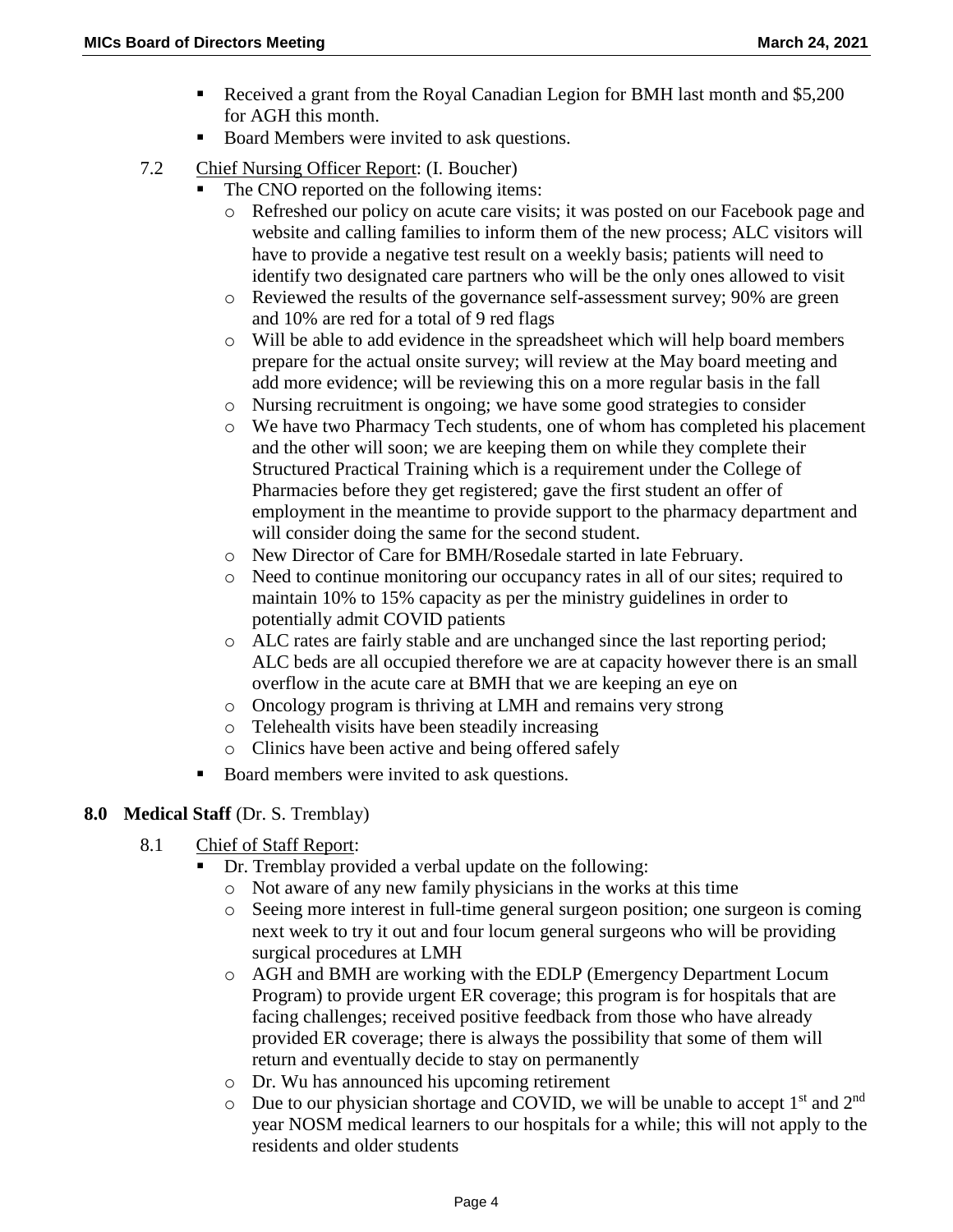- o LMH is at full capacity; need to keep bed capacity as mandated by the ministry
- o General Surgery program is up and running
- o Vaccine doses are being offered to people of varying ages throughout the province; strategy is to vaccinate more people and waiting longer for the second dose as the evidence confirms that the first dose provides protection after 14 days
- o MAC meeting minutes for the March and April meetings will be provided next month
- o Weekly COVID testing will still be required to visit LTC residents even though they are vaccinated because there is not enough evidence yet to show that they can't contract COVID and get mild symptoms and transmit the virus to others
- o There is new research being done every day
- **9.0 LHIN / MOHLTC Business** (P. Chatelain)
	- 9.1 N/A

### **10.0 MICs Quality Committee** (I. Boucher)

- 10.1 Sentinel Events/Near Misses Report (rename "Critical Incidents")
	- The report presented covered Q2 and Q3 for 2020-2021
	- Hospital Critical Incidents: 2 falls resulting in fractures in Q2
	- LTC Critical Incidents: 2 incidents at Villa Minto for Q2 and Q3
	- Total Number of Incidents: as reported in RL6; nothing alarming
	- Type of Incidents: the most common is falls in both acute and LTC
	- Total Number of Near Misses/Good Catches: allows us to see trends and develop strategies; encourage a culture of reporting
	- Board members were invited to ask questions.
- 10.2 Corporate Scorecard
	- Q3 data was provided in the report
	- We are mostly in the good and optimal ranges for most indicators but there are a few that we were not able to fully mobilize due to the pandemic
	- We will most likely not be able to address the palliative care needs for acute and LTC and will remove them from this report
	- Medication Reconciliation at Discharge: seeing a trend at LMH which is below target; will be looking at this as we're preparing for accreditation as it is an ROP (Required Organizational Practice)
	- Hand Hygiene Compliance Before (Hospital): the percentage decreased a bit at LMH which is unusual; since the start of the pandemic, we have been auditing visitors as well; we're making sure that everyone who enters a patient's room washes their hands; will be focussing our efforts on visitors' hand hygiene
- 10.3 Quality Minutes
	- The minutes of the Quality Committee meeting held January 13, 2021 were provided for information

### **11.0 Site Business** (P. Dorff)

- 11.1 Anson General Hospital:
	- **Hospital Service Accountability Agreement**
	- LTC Home Service Accountability Agreement

Moved by: A. Zsigmond Seconded by: B. Allan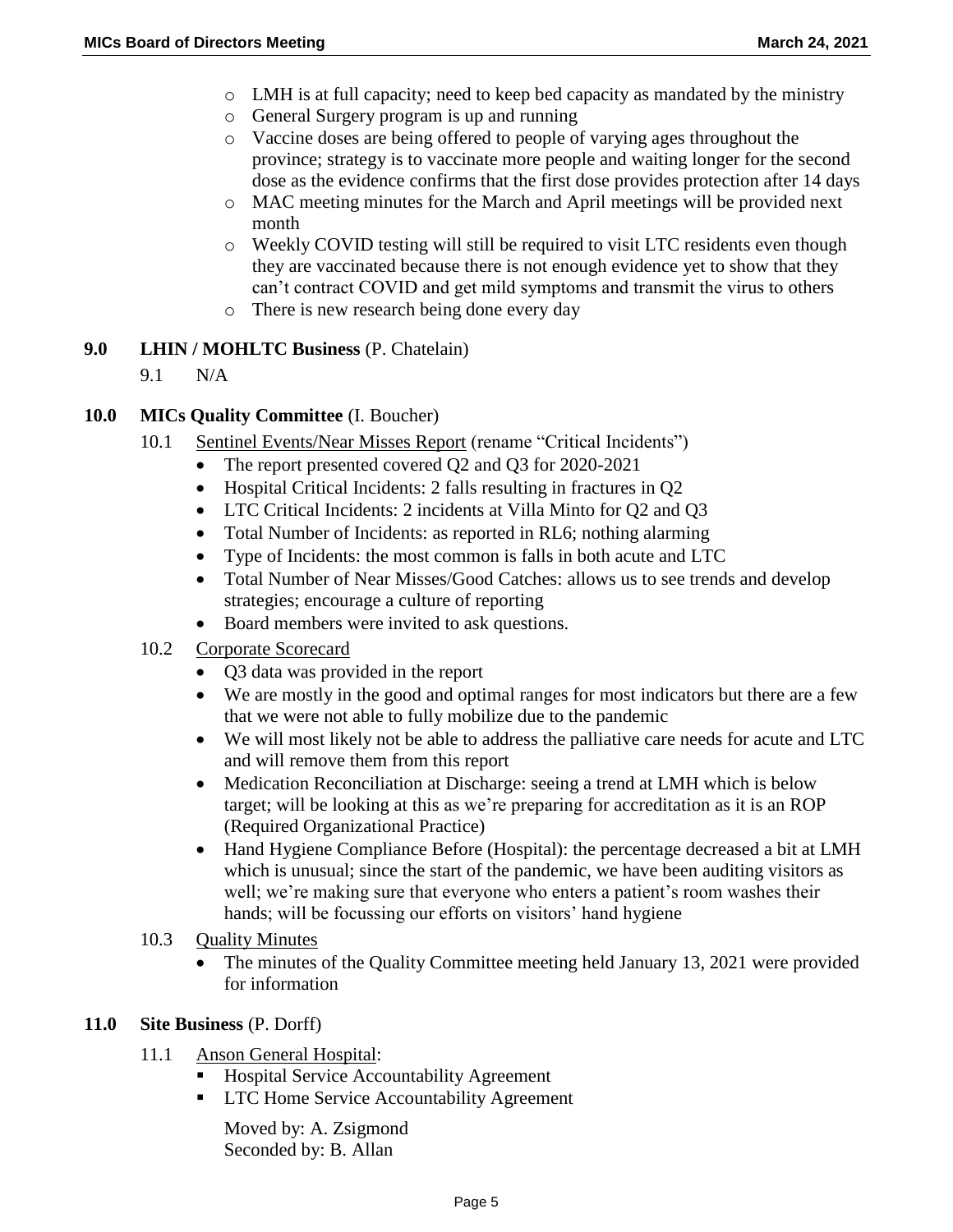Be it resolved,

**THAT** the AGH Board of Directors approve the 2021-2022 Hospital Service Accountability Amending Agreement for Anson General Hospital and the Long-Term Care Service Accountability Amending Agreement for South Centennial Manor as presented.

Carried.

### 11.2 Bingham Memorial Hospital:

Hospital Service Accountability Agreement

Moved by: O. Silverson Seconded by: J. Gibson

Be it resolved,

**THAT** the BMH Board of Directors approve the 2021-2022 Hospital Service Accountability Amending Agreement for Bingham Memorial Hospital as presented.

Carried.

- 11.3 Lady Minto Hospital:
	- Hospital Service Accountability Agreement
	- **ILTC Home Service Accountability Agreement**

Moved by: P. Dorff Seconded by: D. O'Connor (via email)

Be it resolved,

**THAT** the LMH Board of Directors approve the 2021-2022 Hospital Service Accountability Amending Agreement for Lady Minto Hospital and the Long-Term Care Service Accountability Amending Agreement for Villa Minto as presented.

Carried.

### **12.0 Partnership Business** (Bob Dennis)

- 12.1 February 2021 Board Effectiveness Survey Results
	- 8 out of 10 surveys were submitted.
- 12.2 March Board Effectiveness Survey
	- The survey was emailed to the board members following the meeting.
- 12.3 Seed Money for Physician Recruitment Committee P. Chatelain
	- The MICs Audit and Finance Committee recommends approving funding for the Physician Recruitment sub-committee at their February meeting.
	- The importance of physician recruitment is very much a part of the board's responsibilities
	- The AGH board chair is part of the Worker Bees group as the board representative and reports back to the MICs Board of Directors
	- This group consists of volunteers who have stepped up to recruit much needed physicians for our three communities.
	- Moved by: A. Zsigmond Seconded by: D. Cybolsky

Be it resolved,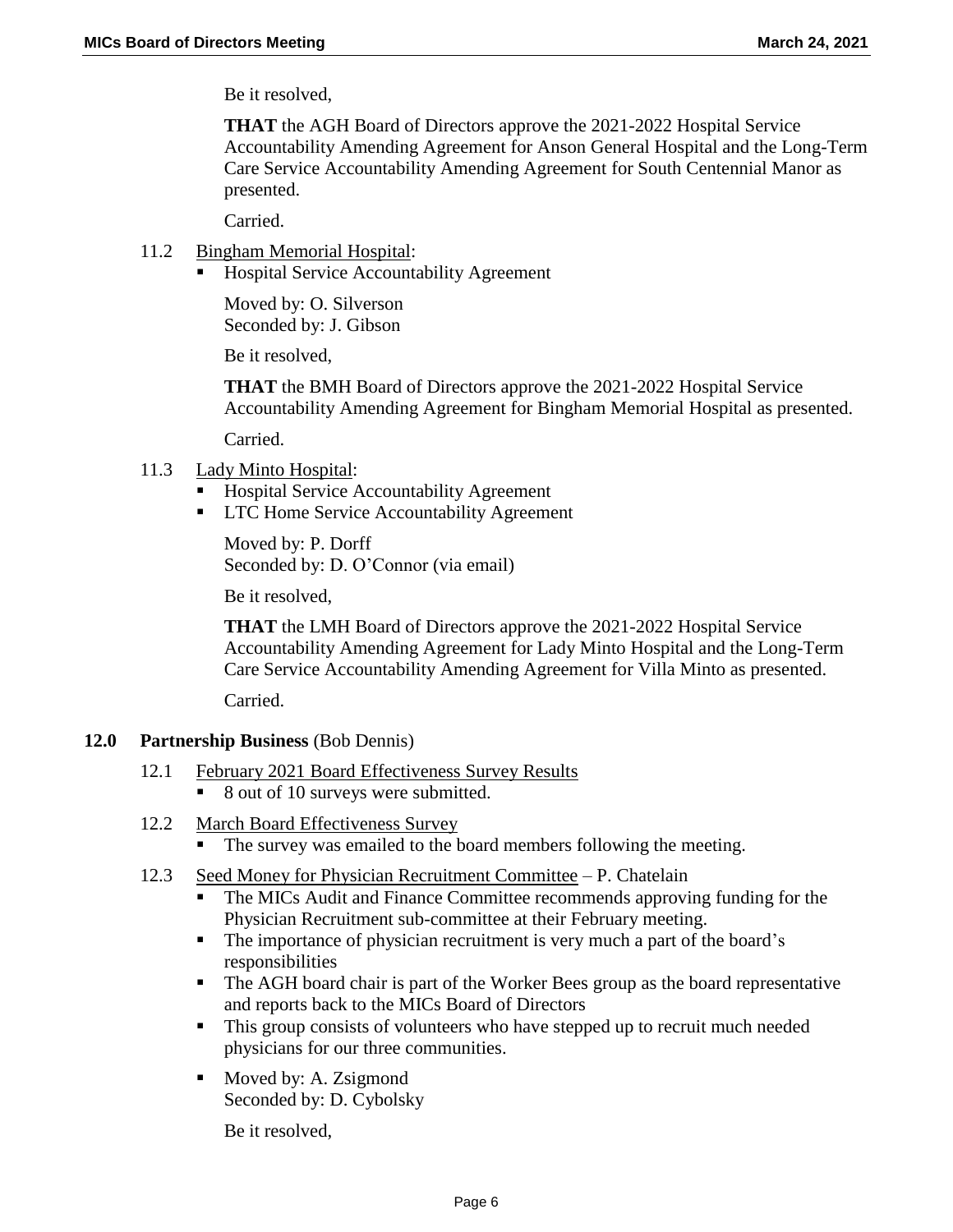**THAT** the MICs Board of Directors approve giving the Physician Recruitment subcommittee one time seed money of \$20,000 for 2020-2021 as MICs' share to hire a physician recruiter as recommended by the MICs Audit and Finance Committee as presented.

Carried.

#### **13.0 In Camera**

13.1 Motion to go in camera

Moved by: J. Gibson Seconded by: D. Delaurier

- 13.2 Discussion of physician privileges
- 13.3 Motion to go out of in-camera

Moved by: B. Allan Seconded by: D. Delaurier

13.4 Approval of physician privileges

Motion to approve the appointment of Dr. Farhan Siddiqui as locum tenens in the Emergency Department

Moved by: A. Zsigmond Seconded by: B. Allan

Be it resolved,

**THAT** the MICs Board of Directors approve the appointment of Dr. Farhan Siddiqui as locum tenens in the E.R./critical care department as recommended by the Medical Advisory Committee as presented

Carried.

Motion to approve the appointments of the ELDP physicians

Moved by: D. Delaurier Seconded by: O. Silverson

Be it resolved,

**THAT** the MICs Board of Directors approve the appointments of ELDP physicians: Dr. Robin Cardamore, Dr. Jeffrey Fuss and Dr. David Provan as locum tenens in the Emergency Department as presented

Carried.

Motion to approve the appointment of Dr. Senthuran Tharmalingam as locum tenens in the General Surgery Department

Moved by: J. Gibson Seconded by: A. Zsigmond

Be it resolved,

**THAT** the MICs Board of Directors approve the appointment of Dr. Senthuran Tharmalingam as locum tenens in the General Surgery department as recommended by the Medical Advisory Committee as presented

Carried.